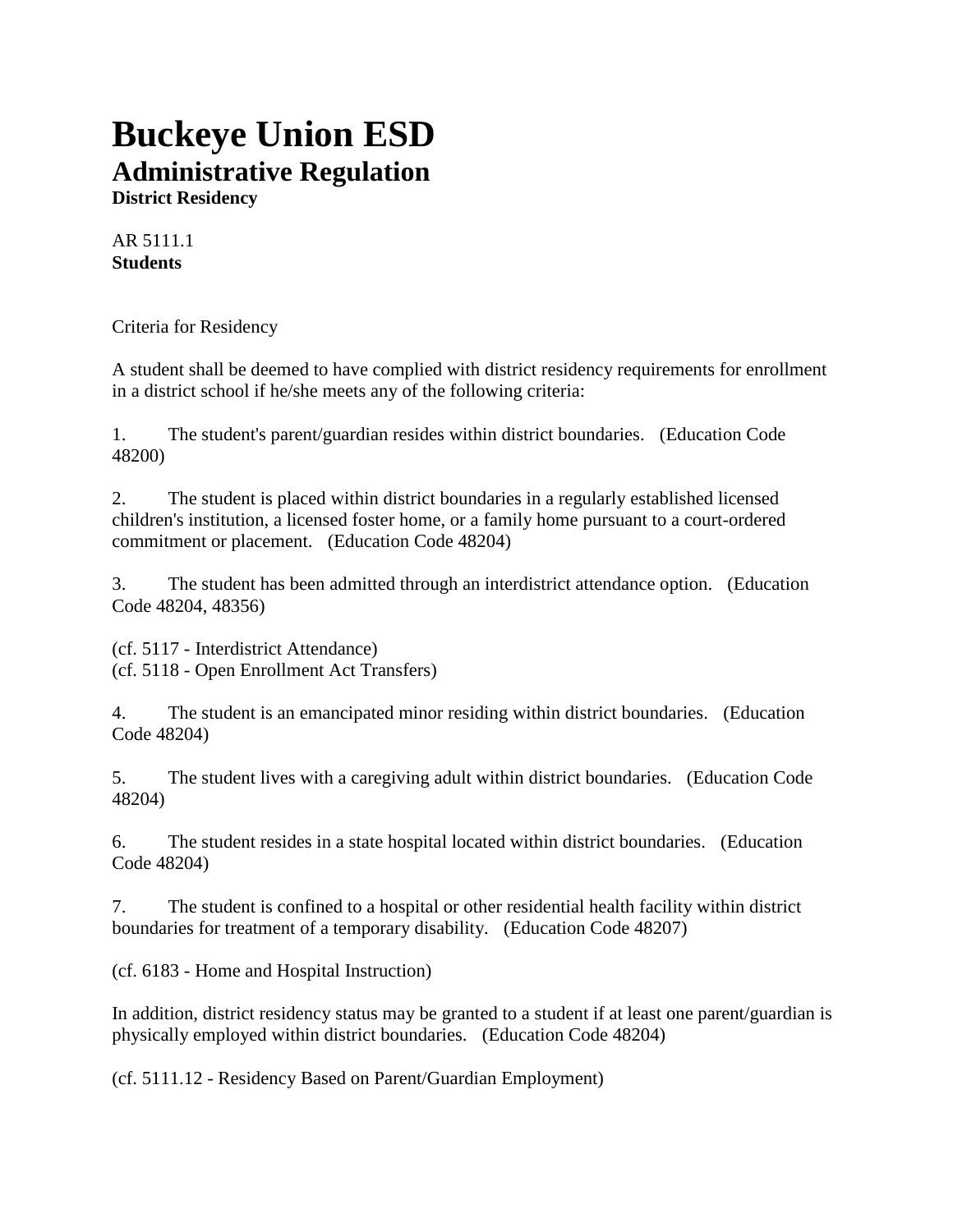District residency is not required for enrollment in a regional occupational center or program if there are openings in the program or class. (Education Code 52317)

(cf. 6178.2 - Regional Occupational Center/Program)

The district may admit a nonresident student living in an adjoining state or foreign country in accordance with Education Code 48050-48052.

(cf. 5111.2 - Nonresident Foreign Students)

The Superintendent or designee shall annually notify parents/guardians of all existing attendance options available in the district, including, but not limited to, all options for meeting residency requirements for school attendance. (Education Code 48980)

(cf. 5145.6 - Parental Notifications)

Proof of Residency

The Superintendent or designee shall annually verify each student's district residency status and retain a copy of the document or written statement offered as verification in the student's mandatory permanent record. (5 CCR 432)

 $(cf. 5111 - Admission)$ (cf. 5125 - Student Records)

Evidence of residency may be established by documentation showing the name and address of the parent/guardian within the district, including, but not limited to, any of the following: (Education Code 48204.1)

- 1. Utility Bills (water/electric/gas utility service contract, statement or payment receipts)
- 2. Property tax payment receipt
- 3. Rental agreement or notarized copy of escrow papers, lease agreement or payment receipts. (Must be verified by a utility receipt within 30 days of enrollment)
- 4. Voter Registration
- 5. Pay stubs
- 6. Correspondence from a government agency
- 7. Declaration of residency executed by the parent or legal guardian of a pupil (available in school offices and on district website)
- 8. If the student is residing in the home of a caregiving adult within district boundaries, an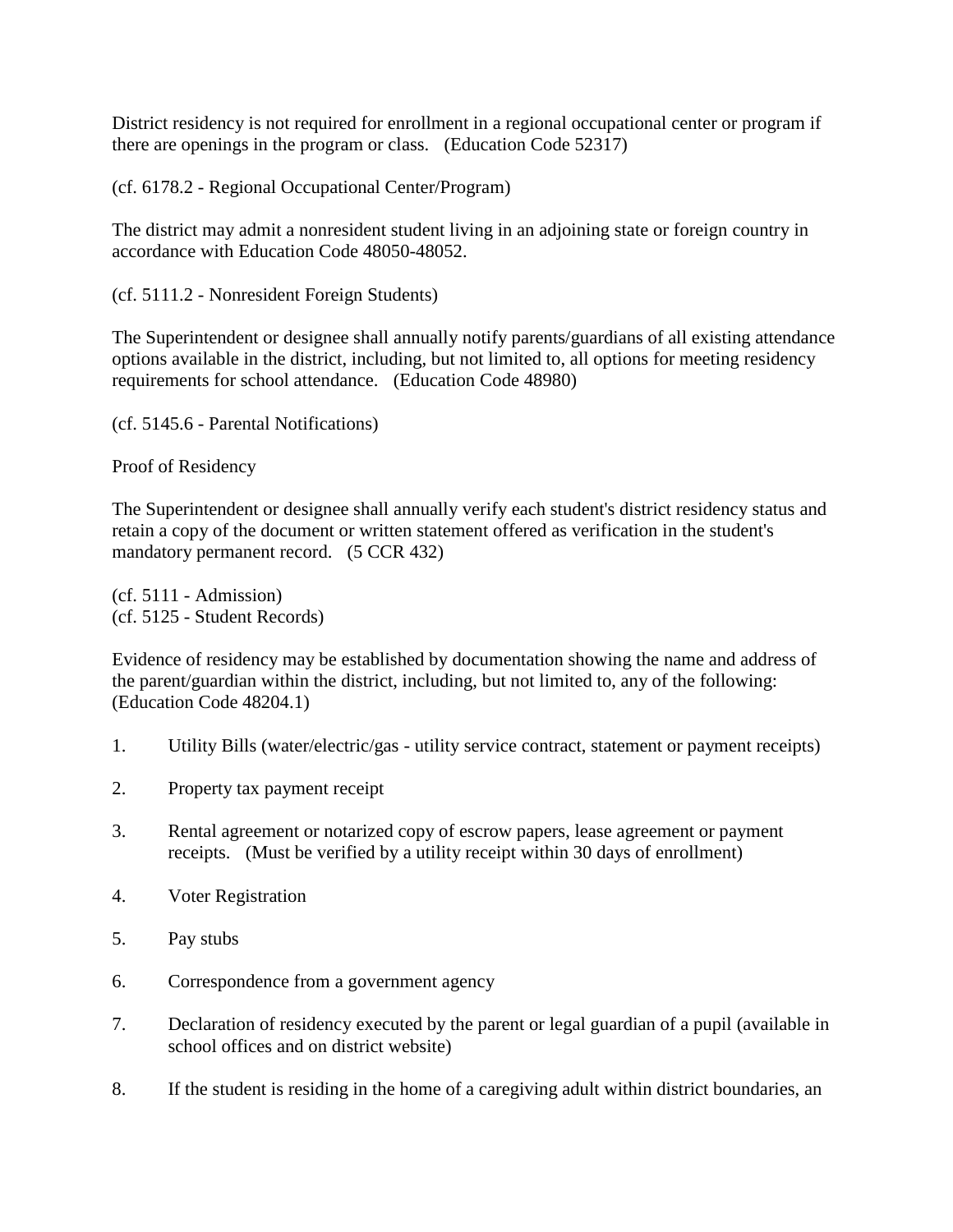affidavit executed by the caregiving adult in accordance with Family Code 6552

(cf. 5141 - Health Care and Emergencies)

The Superintendent or designee shall make a reasonable effort to secure evidence that a homeless or foster youth resides within the district, including, but not limited to, a utility bill, letter from a homeless shelter, hotel/motel receipt, or affidavit from the student's parent/guardian or other qualified adult relative.

However, a homeless or foster youth shall not be required to provide proof of residency as a condition of enrollment in district schools. (Education Code 48853.5; 42 USC 11432)

(cf. 6173 - Education for Homeless Children) (cf. 6173.1 - Education for Foster Youth)

Failure to Verify Residency

When the Superintendent or designee reasonably believes that a student's parent/guardian has provided false or unreliable evidence of residency, he/she may make reasonable efforts to determine that the student meets district residency requirements, including but not limited to, physical residency checks. (Education Code 48204.1)

Investigation by District Staff

If district staff reasonably believes that the parent or legal guardian of a pupil has provided false or unreliable evidence of residency, the school district may make reasonable efforts to determine that the pupil actually meets the residency requirements. The school district may initiate an investigation whenever staff can identify specific, articulable facts supporting the belief that the parent or legal guardian of the pupil has provided false or unreliable evidence of residency.

Conduct of the Investigation

District staff may utilize any reasonable method of confirming the residency of the pupil once an investigation has commenced, including:

- (1) Interview of the pupil.
- (2) Interview of the parent(s) or guardian(s).
- (3) Telephonic contact.
- (4) Search of public and/or official records.
- (5) Query to other public agencies.
- (6) Announced and unannounced home visits.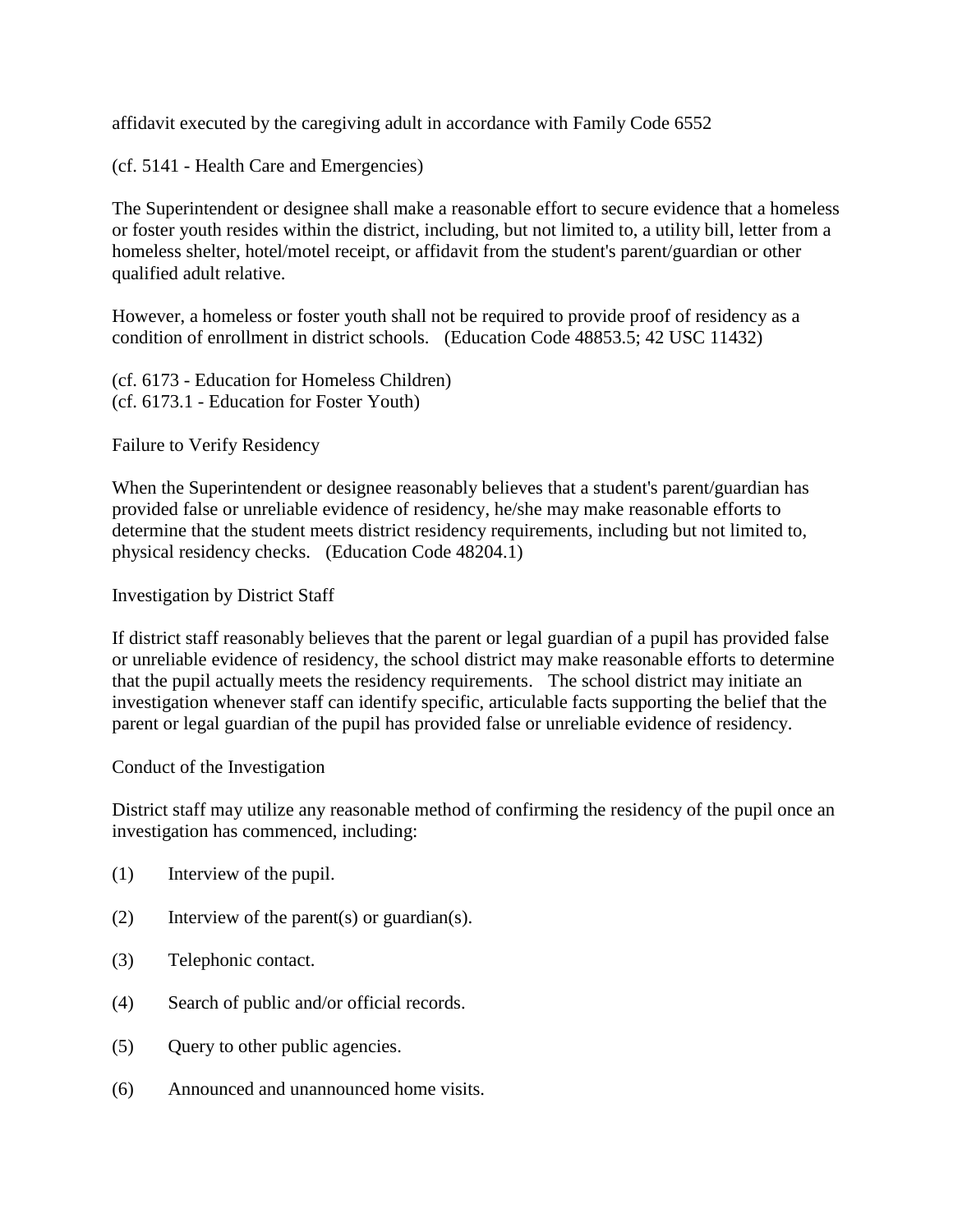- (7) Retention of a private investigator.
- (8) Surveillance

Employees engaged in the investigation shall identify themselves truthfully as such to individuals contacted or interviewed during the course of the investigation. District staff shall not surreptitiously photograph or video record pupils who are being investigated. Surreptitious photographing or video-recording means the covert collection of photographic or videographic images of person or places subject to an investigation. The collection of images is not covert if the technology is used in open and public view.

## Contracting for Investigation Services

District staff shall make reasonable efforts to determine whether the pupil resides in the district before contracting for the services of an investigation professional.

The school district may utilize, by contract, the services of investigation professionals for purposes of confirming the residency of pupils as to whom staff have identified specific, articulable facts supporting the belief that false or unreliable evidence of residency has been submitted, once district staff has already taken reasonable efforts to determine whether the pupil resides in the district.

The Superintendent shall ensure that any contracts with investigation professionals include the following provisions:

(1) "The surreptitious photographing or video-recording of pupils who are being investigated is prohibited. For purposes of this agreement,  $\hat{A}$ 'surreptitious photographing or video-recording' means the covert collection of photographic or videographic images of person or places subject to an investigation. The collection of images is not covert if the technology is used in open and public view."

(2) "All contractors of the school district engaged in the investigation must identify themselves truthfully as such to individuals contacted or interviewed during the course of the investigation."

Revocation of Enrollment/Appeal of Residency Determination

If the Superintendent or designee, upon investigation, determines that a student's enrollment or attempted enrollment is based on false or unreliable evidence of residency, he/she shall deny or revoke the student's enrollment. Before any such denial or revocation is final, the parent/guardian shall be sent written notice of the facts leading to the decision. This notice also shall inform the parent/guardian that he/she may provide new material evidence of residency, in writing, to the Superintendent or designee within 5 school days. The Superintendent or designee shall review any new evidence and make a final decision within 5 school days.